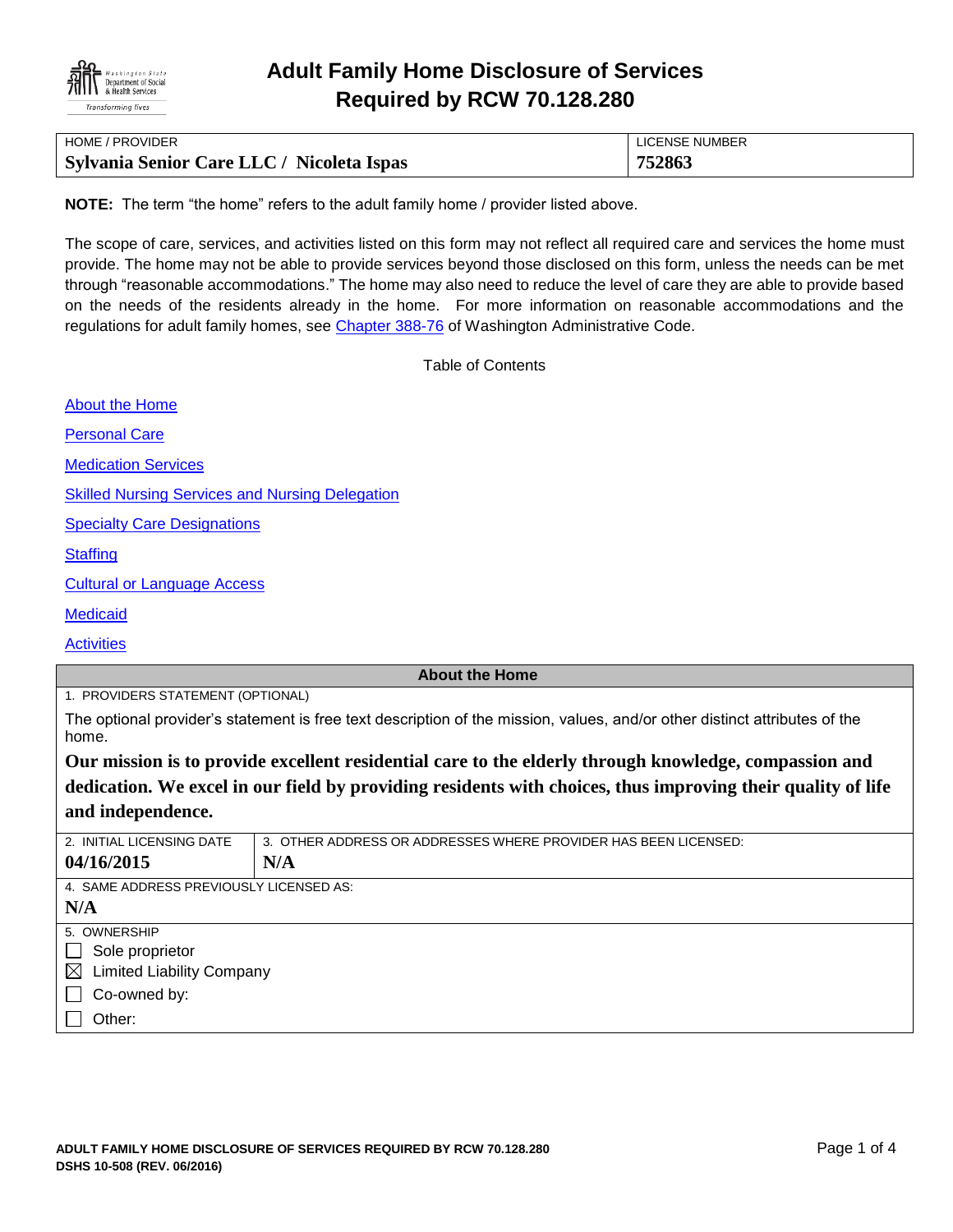#### <span id="page-1-0"></span>**Personal Care**

"Personal care services" means both physical assistance and/or prompting and supervising the performance of direct personal care tasks as determined by the resident's needs, and does not include assistance with tasks performed by a licensed health professional. (WAC 388-76-10000)

1. EATING

If needed, the home may provide assistance with eating as follows:

**We provide set-up, escorting to dining table, cuing, cutting up food, mechanical soft/puree diet, feeding/tube-feeding (with Nurse Delegation), supervision to prevent choking or aspiration, and meals are served in room as needed.**

2. TOIL FTING

If needed, the home may provide assistance with toileting as follows:

**We provide escorting to the bathroom, transfering to the toilet, supervision, perianal care, incontinence product changes, monitering bladder and bowel function, catheter, and colostomy and ileostomy care.** 

3. WALKING

If needed, the home may provide assistance with walking as follows:

**We provide contact assistance, stand-by assistance, supervision, monitoring recovery and progress, continuing physical and occuptational therapy, exercises as healthcare provider orders, and assessments.**

4. TRANSFERRING

If needed, the home may provide assistance with transferring as follows:

**We provide one person stand to sit and Hoyer lift transfer.**

5. POSITIONING

If needed, the home may provide assistance with positioning as follows:

**We provide positioning in bed, chair and wheelchair to maintain proper body alignment as needed to prevent stiffness and pressure sores.**

6. PERSONAL HYGIENE

If needed, the home may provide assistance with personal hygiene as follows:

**We provide cuing, moderate to total assistance with personal hygiene, such as washing face, brushing teeth, shaving, combing hair, moisturizing skin, trimming and filing finger and toenails.**

7. DRESSING

If needed, the home may provide assistance with dressing as follows:

**We provide assistance with choosing clothing, cuing, moderate to total assistance for dressing the upper and lower body.**

8. BATHING

If needed, the home may provide assistance with bathing as follows:

**We provide assistance with transfer, supervision, partial or total assistance with bath, skin moisturizing to prevent skin breakdown.**

9. ADDITIONAL COMMENTS REGARDING PERSONAL CARE

**We offer care to seniors with a wide range of medical needs ranging from medical assistance to complex medical care. Medication Services**

<span id="page-1-1"></span>

If the home admits residents who need medication assistance or medication administration services by a legally authorized person, the home must have systems in place to ensure the services provided meet the medication needs of each resident and meet all laws and rules relating to medications. (WAC 388-76-10430)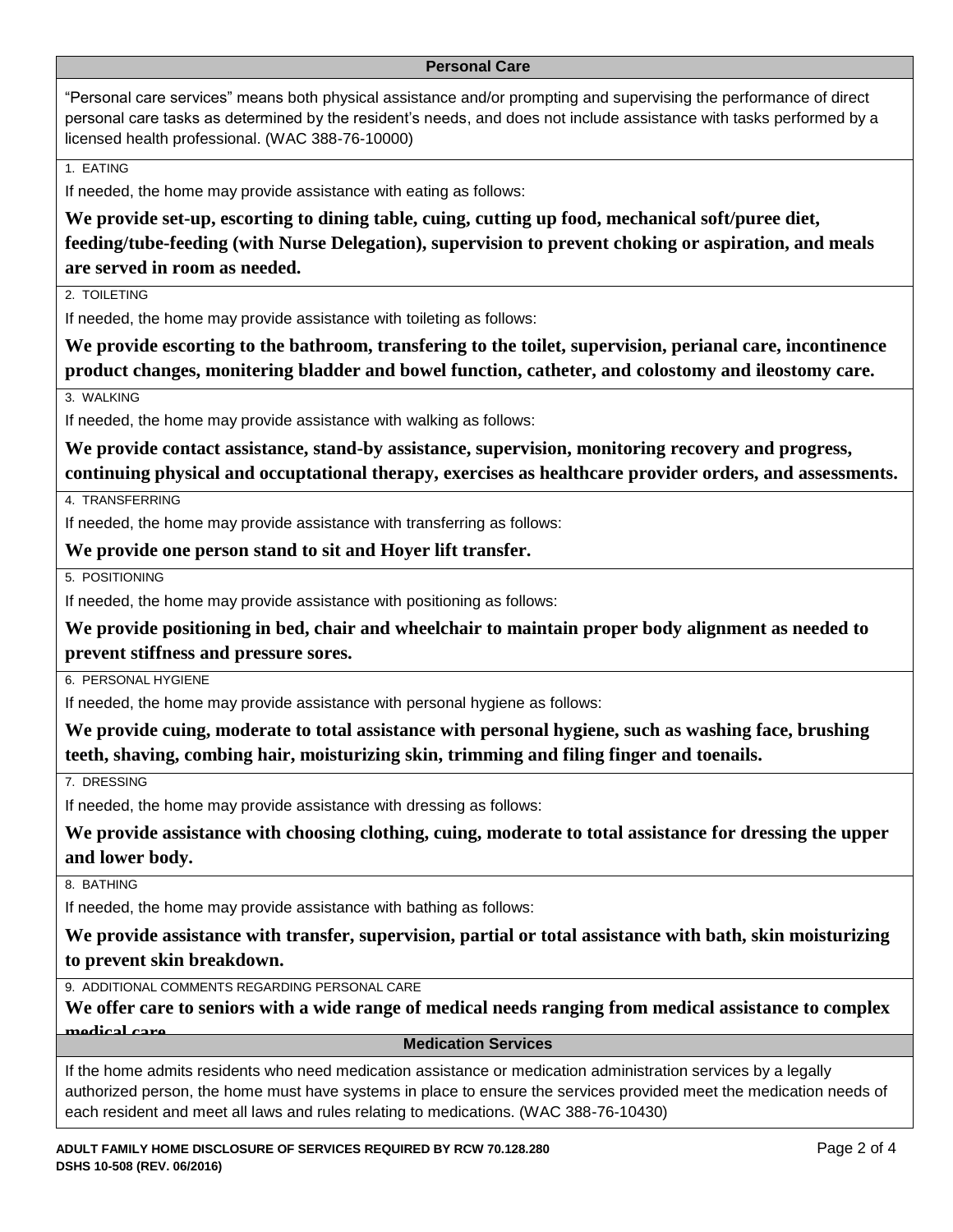| We provide assistance, reminders, total medical administration as needed per physician's order, |  |  |  |
|-------------------------------------------------------------------------------------------------|--|--|--|
|                                                                                                 |  |  |  |

**medication is logged by date and time.**

ADDITIONAL COMMENTS REGARDING MEDICATION SERVICES

## <span id="page-2-0"></span>**Skilled Nursing Services and Nurse Delegation**

If the home identifies that a resident has a need for nursing care and the home is not able to provide the care per chapter 18.79 RCW, the home must contract with a nurse currently licensed in the state of Washington to provide the nursing care and service, or hire or contract with a nurse to provide nurse delegation. (WAC 388-76-10405)

The home provides the following skilled nursing services:

**We provide skilled nursing, medication administration, crushing medication, oxygen administration, dressing changes, blood sugar monitoring, blood pressure monitoring, insulin administration (sliding scale), catheter, colostomy and ileostomy care.**

The home has the ability to provide the following skilled nursing services by delegation:

**We provide oral, topical medication administration, dressing changes, insulin administration, catheter, ostomy care, intramuscular/intravenous (based on case by case), inhalers, nebulizers, and oxygen.**

ADDITIONAL COMMENTS REGARDING SKILLED NURSING SERVICE AND NURSING DELEGATION

**The staff is willing to perform all nursing services per Nurse Delgation under state law.** 

## <span id="page-2-1"></span>**Specialty Care Designations**

We have completed DSHS approved training for the following specialty care designations:

 $\Box$  Developmental disabilities

 $\boxtimes$  Mental illness

Dementia

ADDITIONAL COMMENTS REGARDING SPECIALTY CARE DESIGNATIONS

**The staff employed to the adult family home have mental illness and dementia training.**

<span id="page-2-2"></span>**Staffing**

The home's provider or entity representative must live in the home, or employ or have a contract with a resident manager who lives in the home and is responsible for the care and services of each resident at all times. The provider, entity representative, or resident manager is exempt from the requirement to live in the home if the home has 24-hour staffing coverage and a staff person who can make needed decisions is always present in the home. (WAC 388-76-10040)

 $\boxtimes$  The provider lives in the home.

 $\Box$  A resident manager lives in the home and is responsible for the care and services of each resident at all times.

 $\Box$  The provider, entity representative, or resident manager does not live in the home but the home has 24-hour staffing coverage, and a staff person who can make needed decisions is always present in the home.

The normal staffing levels for the home are:

Registered nurse, days and times: **daily**

 $\Box$  Licensed practical nurse, days and times:  $\Box$ 

| $\boxtimes$ Certified nursing assistant or long term care workers, days and times: $24/7$ staffing |  |
|----------------------------------------------------------------------------------------------------|--|
|                                                                                                    |  |

- $\Box$  Awake staff at night
- Other: **Adult family able to provide staffing at night based on residents' needs**